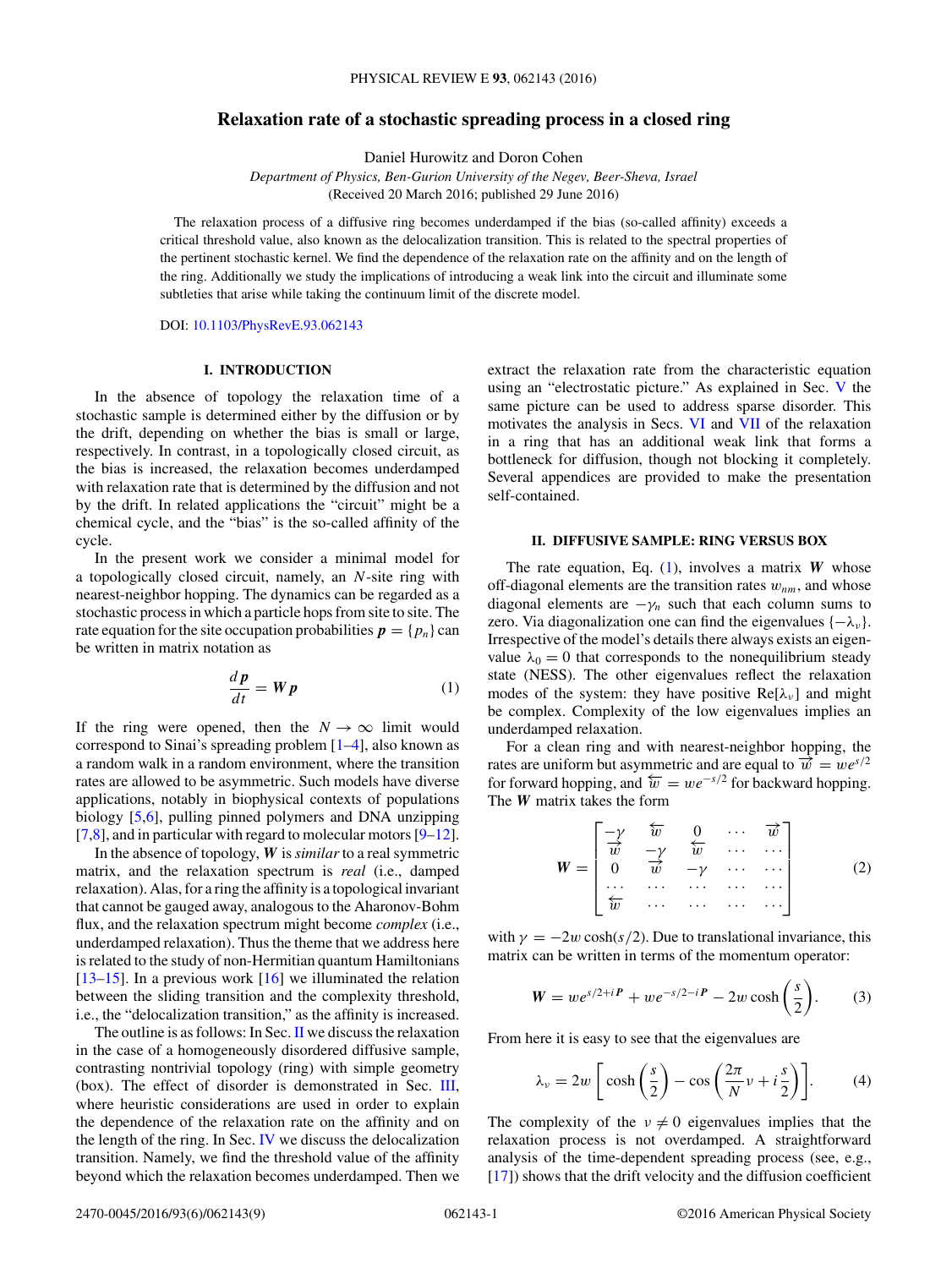<span id="page-1-0"></span>are given by the following expressions:

$$
v_0 = (\overrightarrow{w} - \overleftarrow{w})a = 2wa \sinh(s/2), \tag{5}
$$

$$
D_0 = \frac{1}{2}(\overrightarrow{w} + \overleftarrow{w})a^2 = wa^2 \cosh(s/2), \qquad (6)
$$

where  $a$  is the lattice constant. Note that in Eq.  $(3)$  we used the lattice constant as a unit of length  $(a = 1)$  else the following replacement is required:  $P \mapsto aP$ .

It is convenient to consider the continuum limit of the rate equation, Eq. [\(1\)](#page-0-0). In this limit we define  $D(x) = wa^2$  and  $v(x) = swa$ , and the continuity equation for the probability density  $\rho(x_n) = (1/a)p_n$  becomes the Fokker-Planck diffusion equation:

$$
\frac{d\rho}{dt} = -\frac{d}{dx}\bigg[-D(x)\frac{d\rho}{dx} + v(x)\rho(x)\bigg].\tag{7}
$$

One can easily find the spectrum of the relaxation modes  $(Re[\lambda_{\nu}] > 0)$  for either ring or box geometry. The length of the segment is  $L = Na$ , and the boundary conditions are respectively either of Neumann type or periodic. The result is

$$
\lambda_{\nu}[\text{ring}] = \left(\frac{2\pi}{L}\right)^2 D \nu^2 + i \frac{2\pi \nu}{L} \nu, \tag{8}
$$

$$
\lambda_{\nu}[\text{box}] = \left(\frac{\pi}{L}\right)^2 D\nu^2 + \frac{\nu^2}{4D},\tag{9}
$$

where  $\nu = \pm 1, \pm 2, \ldots$  for the ring, while  $\nu = 1, 2, 3, \ldots$ for the box. Clearly Eq. (8) is consistent with Eq. [\(4\)](#page-0-0). The relaxation rate  $\Gamma$  is determined by the lowest eigenvalue,

$$
\Gamma \equiv \text{Re}[\lambda_1].\tag{10}
$$

For the ring it is determined solely by the diffusion coefficient:

$$
\Gamma[\text{ring}] = \left(\frac{2\pi}{L}\right)^2 D,\tag{11}
$$

while for the box, if the bias is large, it is predominantly determined by the drift:

$$
\Gamma[\text{box}] = \left[ \left( \frac{\pi}{L} \right)^2 + \left( \frac{v}{2D} \right)^2 \right] D. \tag{12}
$$

It is important to realize that in the latter case we have a "gap" in the spectrum, meaning that  $\lambda_1$  does not diminish in the  $L \rightarrow \infty$  limit; hence the relaxation time is finite.

### **III. DISORDERED RING**

In the presence of disorder, the forward and backward rates across the *n*th bond are random numbers  $\vec{w}_n$  and  $\vec{w}_n$ . Accordingly the diagonal elements of *W* are random too, namely,  $\gamma_n = \overline{w}_n + \overline{w}_{n+1}$ . By considering the long time limit of the time-dependent spreading process it is still possible to define the drift velocity *v* and diffusion coefficient *D*. The results depend in an essential way on the affinity of the cycle,

$$
S_{\circlearrowleft} \equiv Ns,\tag{13}
$$

where *s* is defined via the sample average

$$
\frac{1}{N} \sum_{n=1}^{N} \ln \left( \frac{\overleftarrow{w}_n}{\overrightarrow{w}_n} \right) \equiv -s.
$$
 (14)

Additionally it is useful to define threshold values  $s_{\mu}$ , whose significance is clarified in the next section, via the following expression:

$$
\frac{1}{N} \sum_{n=1}^{N} \left( \frac{\overleftarrow{w}_n}{\overrightarrow{w}_n} \right)^{\mu} \equiv e^{-(s-s_{\mu})\mu}.
$$
 (15)

Here, as in  $[16,17]$ , we assume that the rates are

$$
\overrightarrow{w}_n = we^{+\mathcal{E}_n/2},\tag{16}
$$

$$
\overleftarrow{w}_n = we^{-\mathcal{E}_n/2},\tag{17}
$$

where the activation energies  $\mathcal{E}_n$  are box distributed within  $[s - \sigma, s + \sigma]$ . Approximating the sample average by an ensemble average the thresholds of Eq. (15) are

$$
s_{\mu} = \frac{1}{\mu} \ln \left( \frac{\sinh(\sigma \mu)}{\sigma \mu} \right).
$$
 (18)

For small  $\mu$  one obtains  $s_{\mu} \approx (1/6)\mu \sigma^2$ , while in contrast the threshold  $s_{\infty} = \sigma$  is finite because the distribution of the activation energies is bounded.

The relaxation spectrum of a finite-*N* disordered sample (ring or box of length  $L = Na$ ) can be found numerically by solving the characteristic equation

$$
\det(z + W) = 0. \tag{19}
$$

The relaxation rate is defined as in Eq.  $(10)$ . For a given realization of disorder we regard  $S_{\circlearrowleft}$  as a free parameter. Making  $S_{\circlearrowleft}$  larger means that all the  $\mathcal{E}_n$  are increased by the same constant. We define the complexity threshold  $S_c$  as the value beyond which the spectrum becomes complex. This means that for  $S_{\circlearrowleft} < S_c$  the relaxation is overdamped like in a box, while for  $S_{\circlearrowleft} > S_c$  the relaxation is underdamped like in a clean ring. It has been established [\[16\]](#page-8-0) that

$$
S_c = Ns_{1/2}.\tag{20}
$$

In the upper panel of Fig. [1](#page-2-0) we calculate the dependence of  $\Gamma$  on  $S_{\circlearrowleft}$  for a representative disordered ring via direct diagonalization of the *W* matrix. The results are displayed as blue symbols. The complexity threshold, Eq.  $(20)$ , is indicated by the left vertical dashed line. In the lower panel of Fig. [1](#page-2-0) we calculate the relaxation rate  $\Gamma$  for a box configuration; i.e., one link of the ring has been disconnected. For such a configuration the topological aspect is absent and therefore the spectrum of the *N*-site sample is real  $(S_c = \infty)$ .

We test whether Eqs.  $(11)$  and  $(12)$  can be used in order to predict  $\Gamma$ . For this purpose  $v$  and  $D$  are independently calculated using a standard procedure that is outlined in [A](#page-6-0)ppendix A of  $[17]$ . Indeed we observe in Fig. [1](#page-2-0) a nice agreement between this prediction (solid and dashed green lines) and the previously calculated relaxation rate (blue symbols).

Having realized that  $\Gamma$  of a ring is determined by *D* via Eq. (11) we would like to understand theoretically the observed nonmonotonic variation as a function of *s*. In the  $N \to \infty$ limit the calculation of *D* can be carried out analytically [\[2\]](#page-8-0), using Eq. [\(A2\)](#page-6-0) of Appendix [A.](#page-6-0) In this limit  $D = 0$  in the range  $s < s_{1/2}$  where the spectrum is real; then it becomes infinite for  $s_{1/2} < s < s_2$ , and finite for  $s > s_2$ . The result of the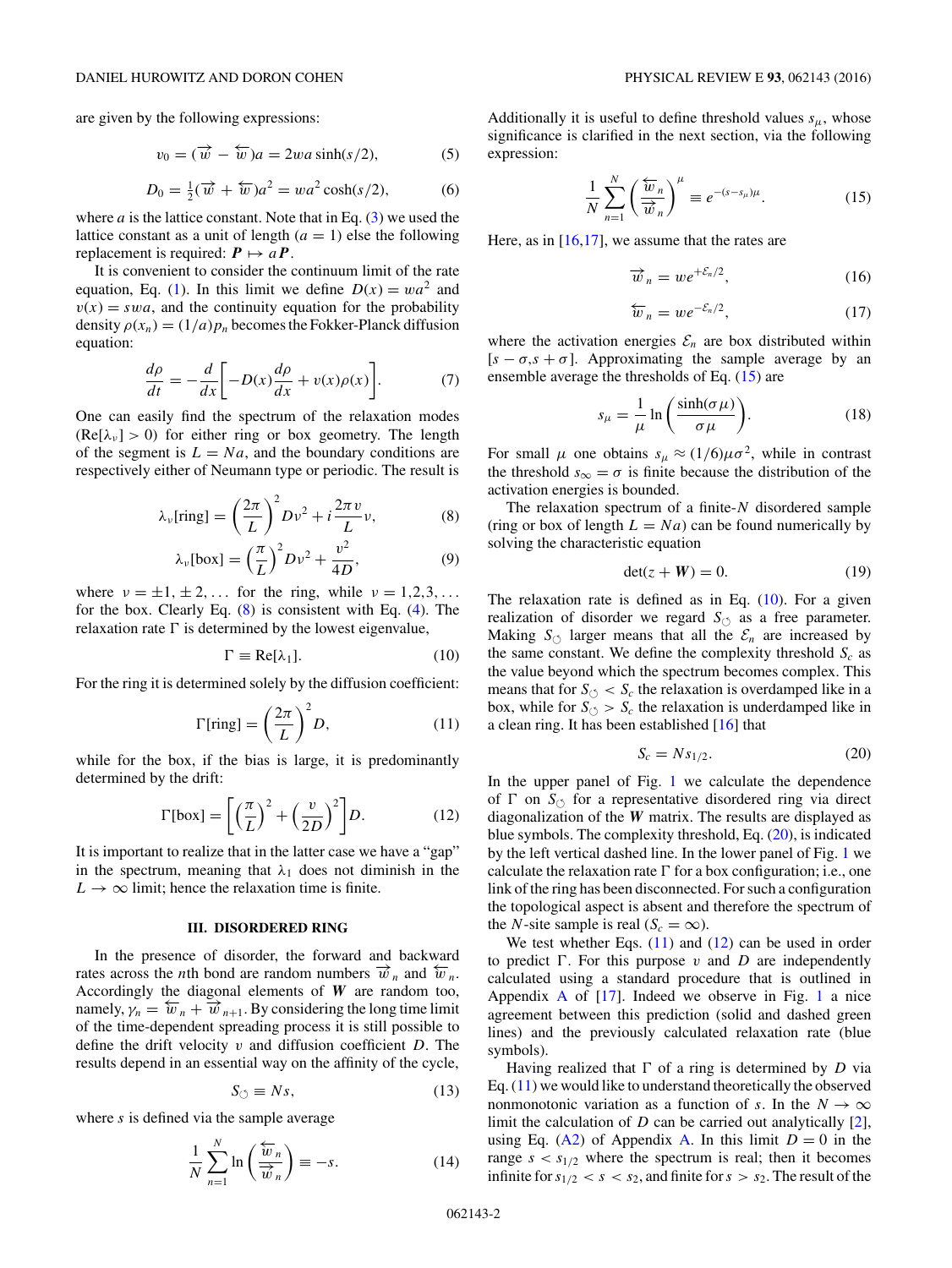<span id="page-2-0"></span>

FIG. 1. The relaxation rate  $\Gamma = \text{Re}[\lambda_1]$  versus the affinity *s* for a sample with  $N = 1000$  sites, and disorder strength  $\sigma = 5$ . The units of times are chosen such that  $w = 1$ . The upper panel is for a ring, while for the lower panel one bond has been disconnected ("box"). The blue data points have been obtained via numerical diagonalization of the *W* matrix, whereas the solid and dashed green lines are based on Eqs. [\(11\)](#page-1-0) and [\(12\)](#page-1-0) with numerically calculated *D* and *v*. The red dotted line and the red thick solid line in the upper panel are based on analytical estimates for  $D$ , namely, Eqs.  $(6)$  and  $(A2)$ . The vertical dashed lines are the thresholds  $s_{1/2}$  (left) and  $s_2$  (right). The former determines  $S_c$  via Eq. [\(20\)](#page-1-0).

calculation in the latter regime is represented by the red curve in the upper panel of Fig. 1. As expected it provides a good estimate only for large *s* where Eq. [\(A2\)](#page-6-0) can be approximated by Eq.  $(A3)$ , leading to

$$
\Gamma \approx \left(\frac{2\pi}{N}\right)^2 \frac{w}{2} \exp\left[\frac{1}{2}s - \frac{3}{2}s_{1/2} + s_1\right].\tag{21}
$$

Note that this expression roughly coincides with the clean ring result of Eq.  $(11)$  with Eq.  $(6)$ ; see the black curve in the upper panel of Fig. 1.

In the range  $s_{1/2} < s < s_2$  the diffusion coefficient is large but finite and becomes *N* dependent. In [\[17\]](#page-8-0) a heuristic approach was attempted in order to figure out this *N* dependence. In the present work we would like to adopt a more rigorous approach. We deduce the  $N$  dependence of  $\Gamma$  analytically from the characteristic equation, Eq. [\(19\)](#page-1-0). We also provide an optional derivation for Eq. (21).

### **IV. EXTRACTING**  $\Gamma$  **FROM THE CHARACTERISTIC EQUATION**

With the  $W$  of the rate equation, Eq.  $(1)$ , it is possible to associate a symmetric real matrix *H* as explained in Appendix [B.](#page-7-0) The latter has real eigenvalues  $-\epsilon_k$  with  $k = 0, 1, 2, 3, \ldots$ . Using the identity Eq.  $(C3)$  of Appendix [C,](#page-7-0) and setting the units of time such that  $w = 1$ , the characteristic equation, Eq.  $(19)$ , is

$$
\prod_{k} (z - \epsilon_k(s)) = (-1)^N 2 \bigg[ \cosh\left(\frac{S_{\circlearrowleft}}{2}\right) - 1 \bigg]. \tag{22}
$$

Taking the log of both sides, this equation takes the form  $\Psi(z) = \Psi(0)$ . The identification of the right-hand side as  $\Psi(0)$  is based on the observation that  $z = \lambda_0 = 0$  has to be an eigenvalue, corresponding to the steady state solution. It is illuminating to regard  $\Psi(z)$  as the complex potential in a two-dimensional (2D) electrostatic problem:

$$
\Psi(z) = \sum_{k} \ln(z - \epsilon_k) \equiv V(x, y) + i A(x, y), \qquad (23)
$$

where  $z = x + iy$ . The constant  $V(x, y)$  curves correspond to potential contours, while the constant  $A(x, y)$  curves corresponds to streamlines. The derivative  $\Psi'(z)$  corresponds to the field, which can be regarded as either an electric or a magnetic field up to a 90◦ rotation. On the real axis  $(x = \epsilon, y = 0)$ , the potential is

$$
V(\epsilon) = \sum_{k} \ln(|\epsilon - \epsilon_k|) \equiv \int \ln(|\epsilon - \epsilon'|) \varrho(\epsilon') d\epsilon'. \quad (24)
$$

The spectral density  $\rho(\epsilon)$  of the eigenvalues  $\{\epsilon_k\}$  is further discussed in Appendix [D.](#page-7-0) Using the language of the electrostatic picture we regard it as a charge distribution. For full disorder the density for small  $\epsilon$  is characterized by an exponent  $\mu$ , namely,  $\varrho(\epsilon) \propto \epsilon^{\mu-1}$ . The spectral exponent  $\mu$  is determined via Eq. [\(15\)](#page-1-0). An explicit example for the implied dependence of  $\mu$  on *s* is provided by inverting Eq. [\(18\)](#page-1-0). One observes that  $\mu$  becomes infinite as *s* approaches  $s_{\infty} = \sigma$ . For  $s > s_{\infty}$ a gap is opened. In Appendix  $E$  we provide some insight with regard to the implied electrostatic potential  $V(\epsilon)$ . The bottom line is summarized by Fig. [2.](#page-3-0) For full disorder, if  $s < s_{1/2}$  the envelope at the origin has a positive slope; hence the equation  $V(x) = V(0)$  has real solutions, and the relaxation spectrum  ${\lambda_k}$  comes out real. For  $s > s_{1/2}$  the envelope at the origin has a negative slope; hence there are no real solutions at the bottom of the spectrum, and the low eigenvalues become complex. Accordingly the threshold  $S_c$  for full disorder is determined by Eq. [\(20\)](#page-1-0).

We would like to estimate the relaxation rate in the nontrivial regime  $S_{\circlearrowleft} > S_c$ , where the topology of the ring is reflected. Given the spectral density  $\rho(x)$ , the electrostatic potential is

$$
V(x,y) = \frac{1}{2} \int \ln[(x-x')^2 + y^2] \varrho(x') dx'. \tag{25}
$$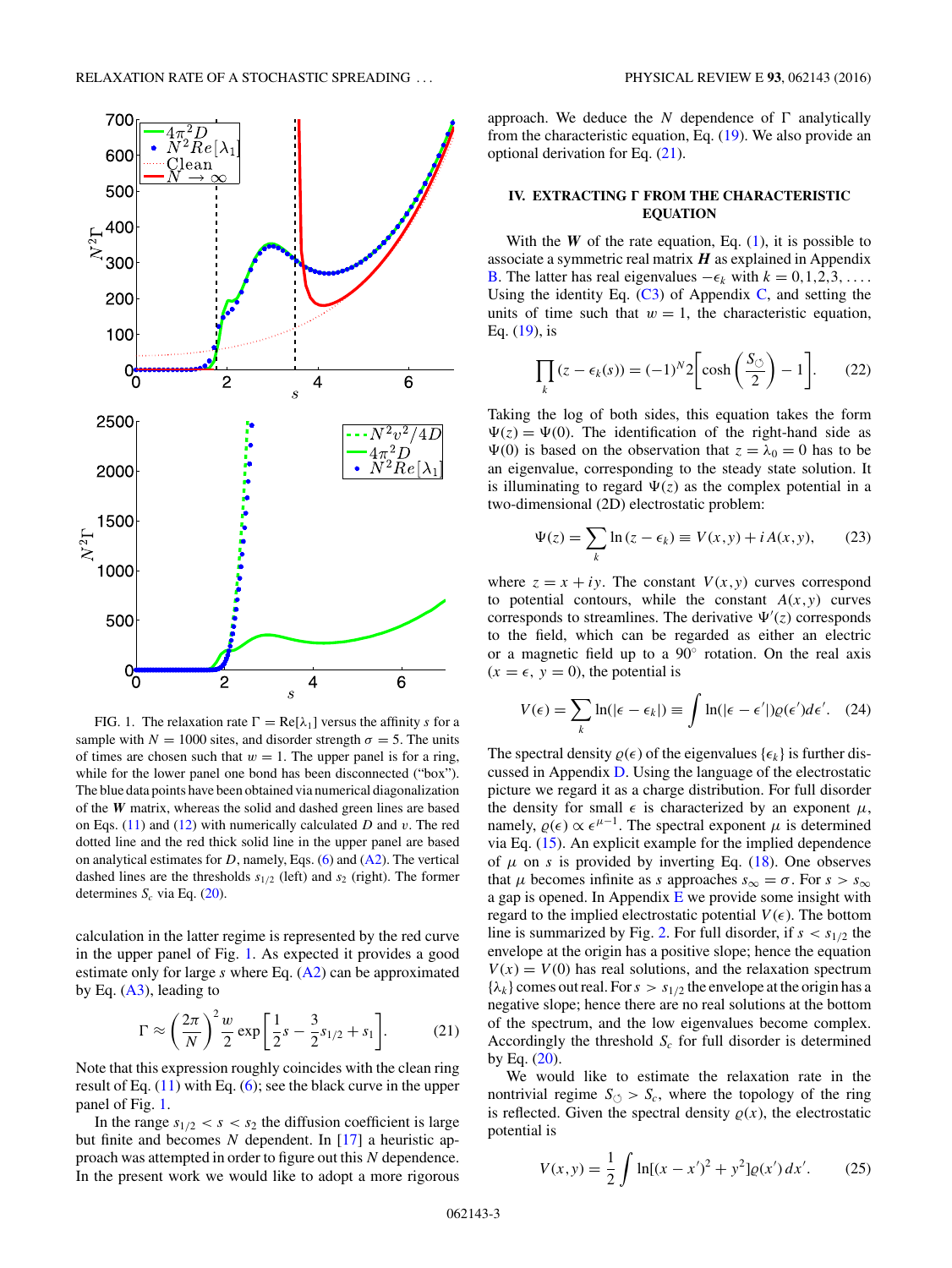<span id="page-3-0"></span>

FIG. 2. Caricature of the electrostatic picture used to determine the transition to complexity. The panels of the top row display the integrated density of states that comes from  $\rho(\epsilon)$ . The latter is represented by a cloud along the axes of the lower panels. A weak link (defect) contributes an isolated charge at the vicinity of the origin, unlike full disorder (left) that fills the gap with some finite density. The associated envelope of the electrostatic potential is displayed as green lines. The dashed red line is  $V(0)$ . For  $s < s_{1/2}$  the spectral density has exponent  $\mu$  < 1/2; hence  $V'(0)$  is positive, and consequently the equation  $V(x) = V(0)$  has real solutions. For  $s > s_{1/2}$  the spectral exponent  $\mu > 1/2$  implies negative  $V'(0)$ , and consequently complex roots appear.

Expanding to second order near the origin, we have

$$
V(x, y) \approx C_0 - C_1 x + \frac{1}{2} C_2 y^2, \tag{26}
$$

where the coefficients  $C_n$  are defined as

$$
C_n = \int_0^\infty \frac{1}{\epsilon^n} \varrho(\epsilon) \, d\epsilon. \tag{27}
$$

Notice that  $C_0 = V(0)$  and  $C_1 = E(0)$  are the potential and the electrostatic field at the origin. To determine the real part of the complex gap it is enough to realize that the equipotential contour  $V(x, y) = V(0)$  is approximately a parabola near the origin:

$$
x = \frac{1}{2} \frac{C_2}{C_1} y^2.
$$
 (28)

We define as a reference the field line  $A(x, y) = 0$  that stretches through the origin along the *x* axis to  $-\infty$ . The first excited eigenvalue is determined by the intersection of the  $V(x, y) = V(0)$  potential contour with the next field line, namely, with  $A(x, y) = 2\pi$ . By definition of the stream function  $A(x, y)$ , which can be regarded as an application of the Cauchy-Riemann theorem, it is equivalent to the requirement of having an enclosed flux

$$
\int_0^{\sqrt{2(C_1/C_2)\Gamma}} |\vec{E}(x,y)| dy = 2\pi.
$$
 (29)

The integrand is approximated by  $|\vec{E}(x,y)| \approx C_1$ ; hence we deduce

$$
\Gamma \approx 2\pi^2 \frac{C_2}{C_1^3}.\tag{30}
$$

If all the *C*s are proportional to *N* it follows that  $\Gamma \propto N^{-2}$  as in the case of a clean diffusive ring. This is indeed the case if  $s > s_2$ . But if  $s < s_2$  we have to be careful about the lower cutoff. From the quantization condition  $\mathcal{N}(\epsilon) = 1$  we deduce that  $\epsilon_1 \propto N^{-1/\mu}$  and get

$$
\Gamma \propto N^{-\eta}, \qquad \eta = \begin{cases} \frac{1}{\mu}, & \text{for} \quad s_{1/2} < s < s_1, \\ \left(3 - \frac{2}{\mu}\right), & \text{for} \quad s_1 < s < s_2, \\ 2, & \text{for} \quad s > s_2. \end{cases} \tag{31}
$$

Comparing with Eq.  $(11)$  we realize that consistency requires one to assume that  $D \propto N^{(2/\mu)-1}$  for  $s_1 < s < s_2$ , and  $\overline{D} \propto N^{2-(1/\mu)}$  for  $s_{1/2} < s < s_1$ . The latter result (but not the former) is in agreement with the heuristic approach of [\[17\]](#page-8-0). In the heuristic approach it has been assumed, apparently incorrectly, that the disorder-induced correlation length scales like *N* throughout the whole regime  $s < s_2$  and becomes size independent for  $s > s_2$ . Apparently the *N* dependence of the disorder-induced correlation length becomes anomalous within the intermediate range  $s_1 < s < s_2$ .

The result in Eq.  $(31)$  for  $\Gamma$  has an obvious implication on the spectral density of the relaxation modes. Clearly Re[λ<sub>*ν*</sub>] with  $\nu = 0, 1, 2, 3, \ldots$  should be a function of  $\nu/N$ , reflecting that the spectral density is extensive in  $N$ . Accordingly Eq.  $(31)$ can be rephrased as saying that  $\text{Re}[\lambda_{\nu}] \propto \nu^{\eta}$ . This result is in general agreement with the heuristic argument of [\[12\]](#page-8-0), but not in the regime  $s_1 < s < s_2$ , where it had been argued that  $\eta = \mu$ while our result is  $\eta = 3 - (2/\mu)$ . The maximum difference is for  $\mu \sim 1.5$ . Our prediction is supported by the numerical example in Fig.  $3$ . We also note that Eq.  $(28)$  implies that Im[ $\lambda_{\nu}$ ]  $\propto \nu^{\eta/2}$  irrespective of  $\mu$ . But a numerical inspection (not displayed) shows that the latter approximation works well only for the few first eigenvalues.



FIG. 3. The  $\epsilon_{\nu}$  (circles) and the Re[ $\lambda_{\nu}$ ] (stars) versus the index  $\nu = 1, 2, 3, \ldots$  in natural log-log scale for an  $N = 1000$ -site disordered ring. The strength of the disorder is  $\sigma = 5$ , and  $s = 3.2015$ which implies  $\mu = 1.5091$ . The expected density  $\rho(\epsilon) \propto \epsilon^{\mu-1}$  at the lower part of the spectrum is confirmed by the agreement with  $\epsilon_v \propto v^{1/\mu}$  (dotted line). We compare the numerical result for Re[ $\lambda_v$ ] with our prediction  $\eta = 3 - (2/\mu)$  (slope of the red solid line) and contrast it with the naive heuristic expectation  $\eta = \mu$  (slope of the blue dashed line).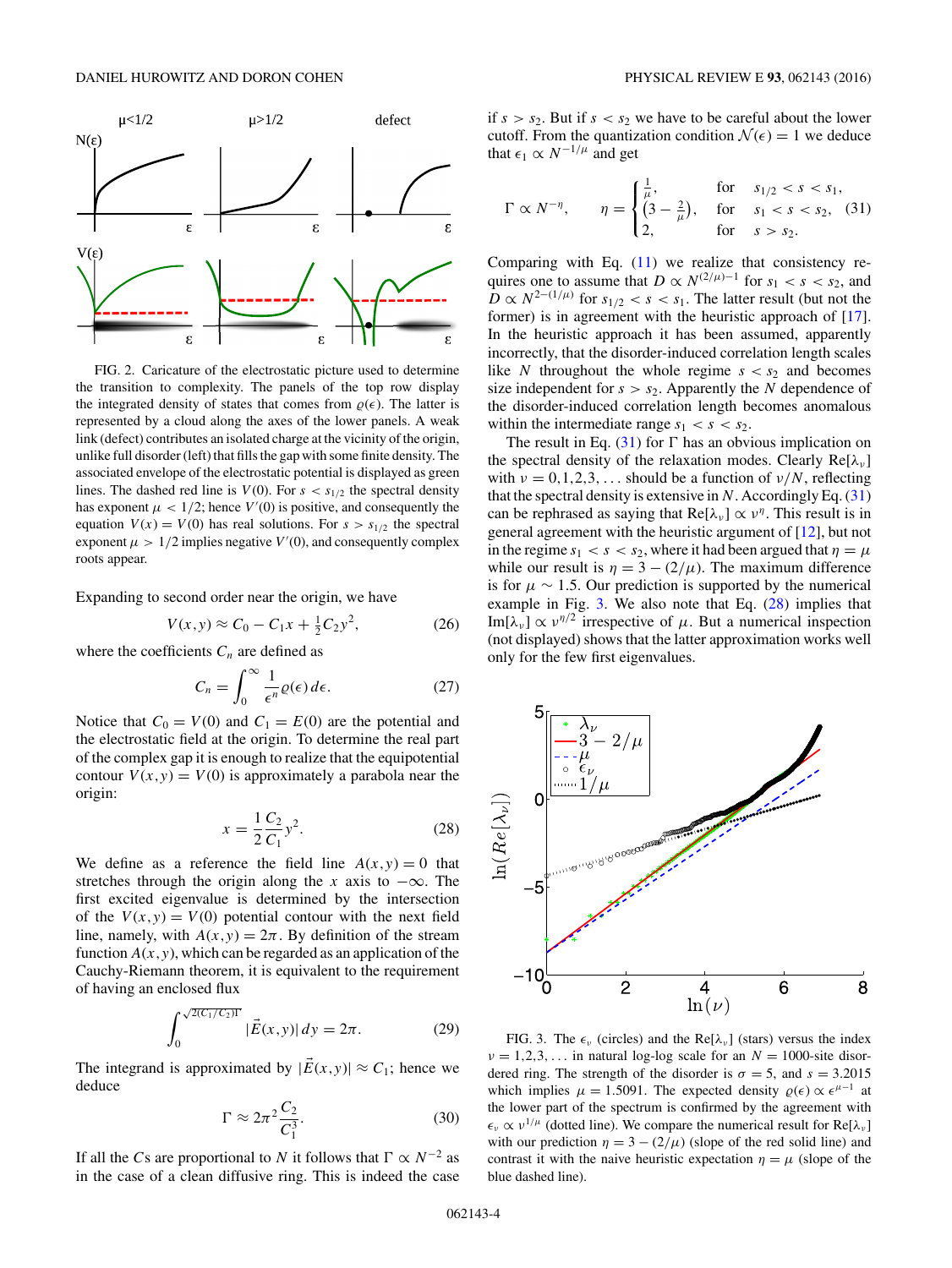### **V. SPARSE DISORDER**

<span id="page-4-0"></span>So far we have considered "full disorder" for which one is able in principle to determine a coarse-grained diffusion coefficient *D*, that may depend on *L*, and from that to extract  $\Gamma$  via Eq. [\(11\)](#page-1-0), leading to Eq. [\(31\)](#page-3-0). But in practice the disorder might be "sparse," meaning that only a few links are defective. The extreme case is having a single "weak link," meaning a bond or a region where the transitions are extremely slow. In such case Eq. [\(11\)](#page-1-0) for  $\Gamma$  as well as Eq. [\(20\)](#page-1-0) for  $S_c$  are not physically meaningful. Still we can use the electrostatic picture of the previous sections in order to analyze on equal footing the secular equation. This is demonstrated in the subsequent sections.

To get tangible analytical results we consider a minimal model, namely, a diffusive ring with a single weak-link region. The length of the diffusive region is *L*, and it is characterized by a diffusion coefficient  $D_0$ , while the length of the defective region is  $L_1$ , and it is characterized by a diffusion coefficient  $D_1$ . We characterize the weak-link region by a "conductance" parameter  $g = (D_1/L_1)/(D_0/L)$  and take the limit  $L_1 \rightarrow 0$ , keeping  $g$  constant. We find that the threshold  $S_c$  does not depend on *L* as in Eq. [\(20\)](#page-1-0), but rather reflects *g*. The characteristic equation implies that  $\Gamma \propto 1/L^2$  as for a clean ring, but with a prefactor that depends on *g*. This dependence is illuminating: it leads to an interpolation between the "ring" result in Eq.  $(11)$  and the "box" result in Eq.  $(12)$ .

### **VI. RING WITH WEAK LINK**

We would like to analyze how the relaxation spectrum is affected once a weak link is introduced into a diffusive ring. We use the continuum limit Eq. [\(7\)](#page-1-0) for the purpose of deriving the characteristic equation. In a region where  $v(x)$  and  $D(x)$ are constant, a free-wave solution  $\rho(x) \propto e^{i\tilde{k}x - \lambda t}$  has to satisfy the dispersion relation  $\lambda = D\tilde{k}^2 + iv\tilde{k}$ . It is convenient to use the notation  $s = v/D$ , which would be consistent with the discrete-lattice convention if the lattice constant were taken as the unit length. Given  $\lambda$  we define  $k$  that might be either real or pure imaginary through the following expression:

$$
\lambda \equiv \left[k^2 + \left(\frac{s}{2}\right)^2\right]D. \tag{32}
$$

The complex wave numbers that correspond to this value are  $\tilde{k}_{\pm} = \pm k - i(s/2)$ . In each location the actual stationary solution of Eq. [\(7\)](#page-1-0) has to be a superposition of clockwise  $(k_{+})$ and anticlockwise (*k*−) waves,

$$
\rho(x) = [Ae^{ikx} + Be^{-ikx}]e^{(s/2)x}
$$
 (33)

$$
\equiv \psi^+(x) + \psi^-(x). \tag{34}
$$

We define the state vector

$$
\vec{\psi}(x) \equiv \begin{pmatrix} \rho(x) \\ \partial \rho(x) \end{pmatrix} = \begin{pmatrix} 1 & 1 \\ i\tilde{k}_+ & i\tilde{k}_- \end{pmatrix} \begin{pmatrix} \psi^+(x) \\ \psi^-(x) \end{pmatrix} . \tag{35}
$$

The transfer matrix *M* that matches the state vector at two different locations is defined via the relation

$$
\vec{\psi}(x_2) = M \vec{\psi}(x_1). \tag{36}
$$

In a ring with a weak link there are two segments with different diffusion coefficients  $D_0$  and  $D_1$ . The continuity of the density *ρ*(*x*) and the current  $J = -D(x)\partial\rho(x) + v(x)\rho(x)$  implies that the derivative  $\partial \rho$  should have a jump such that across the boundary

$$
\begin{pmatrix} \rho \\ \partial \rho \end{pmatrix} \Big|_{1} = \begin{pmatrix} 1 & 0 \\ 0 & D_0/D_1 \end{pmatrix} \begin{pmatrix} \rho \\ \partial \rho \end{pmatrix} \Big|_{0}. \tag{37}
$$

We define the matrices

$$
U = \begin{pmatrix} 1 & 1 \\ i\tilde{k}_+ & i\tilde{k}_- \end{pmatrix},\tag{38}
$$

$$
T = \begin{pmatrix} e^{i\tilde{k}_+x} & 0\\ 0 & e^{i\tilde{k}_-x} \end{pmatrix},\tag{39}
$$

$$
R = \begin{pmatrix} 1 & 0 \\ 0 & D_0/D_1 \end{pmatrix}.
$$
 (40)

For free propagation over a distance *L* we have  $M_0 = UT_0U^{-1}$ , with  $T_0$  that involves a wave number *k* that is determined by  $D_0$ . For a weak link we have  $M_1 = R^{-1} U T_1 U^{-1} R$ , where  $T_1$  describes the free propagation in the  $D_1$  region that has some length  $L_1$ . It is convenient to define the effective length of the weak link as  $\ell = (D_0/D_1)L_1$ . The only nontrivial way to take the limit of zero-thickness weak link  $(L_1 \rightarrow 0)$  is to adjust  $D_1 \rightarrow 0$  such that  $\ell$  is kept constant. This leads to the following result:

$$
M_1 = R^{-1} U T_1 U^{-1} R = \begin{pmatrix} 1 & \ell \\ 0 & 1 \end{pmatrix}.
$$
 (41)

The characteristic equation is

$$
\det[1 - M_1 M_0] = 0,\t(42)
$$

leading to

$$
\cos(q) - \frac{1}{2g} \left[ q^2 + \left(\frac{S_{\circlearrowleft}}{2}\right)^2 \right] \frac{\sin(q)}{q} = \cosh\left(\frac{S_{\circlearrowleft}}{2}\right), \quad (43)
$$

where we have defined

$$
g \equiv \frac{L}{\ell} = \frac{D_1/L_1}{D_0/L} \tag{44}
$$

along with  $q = kL$  and  $S_{\circlearrowleft} = sL$ .

In Fig. [4](#page-5-0) we find the dependence of the lowest eigenvalues on  $S_{\circlearrowleft}$  via numerical solution of Eq. (43) and using Eq. (32). The units of length and time are such that  $D = L = 1$ . From the first eigenvalue we get  $\Gamma$  as defined in Eq. [\(10\)](#page-1-0). It is implied by the rescaling of the variables in the characteristic equation that  $\Gamma \propto 1/L^2$  as for a clean ring. In Fig. [5](#page-5-0) we illustrate the dependence of  $\Gamma$  on  $S_{\circlearrowleft}$  and on *g*. The observed  $S_{\circlearrowleft}$  dependence is monotonic, unlike that of Fig. [1.](#page-2-0) In the clean-ring limit there is no  $S_{\circlearrowleft}$  dependence because we are considering the continuum limit, setting  $D = 1$  $D = 1$  irrespective of *s*, while in Fig. 1 the diffusion coefficient was given by Eq. [\(6\)](#page-1-0). Irrespective of this presentation issue, as *g* decreases, the drift-determined *s* dependence is approached, consistent with Eq. [\(12\)](#page-1-0). Thus we have a nice interpolation between the "ring" and "box" expressions for  $\Gamma$ .

To determine the threshold  $S_c$  for the appearance of complex eigenvalues we take a closer look at Eq. (43). The left-hand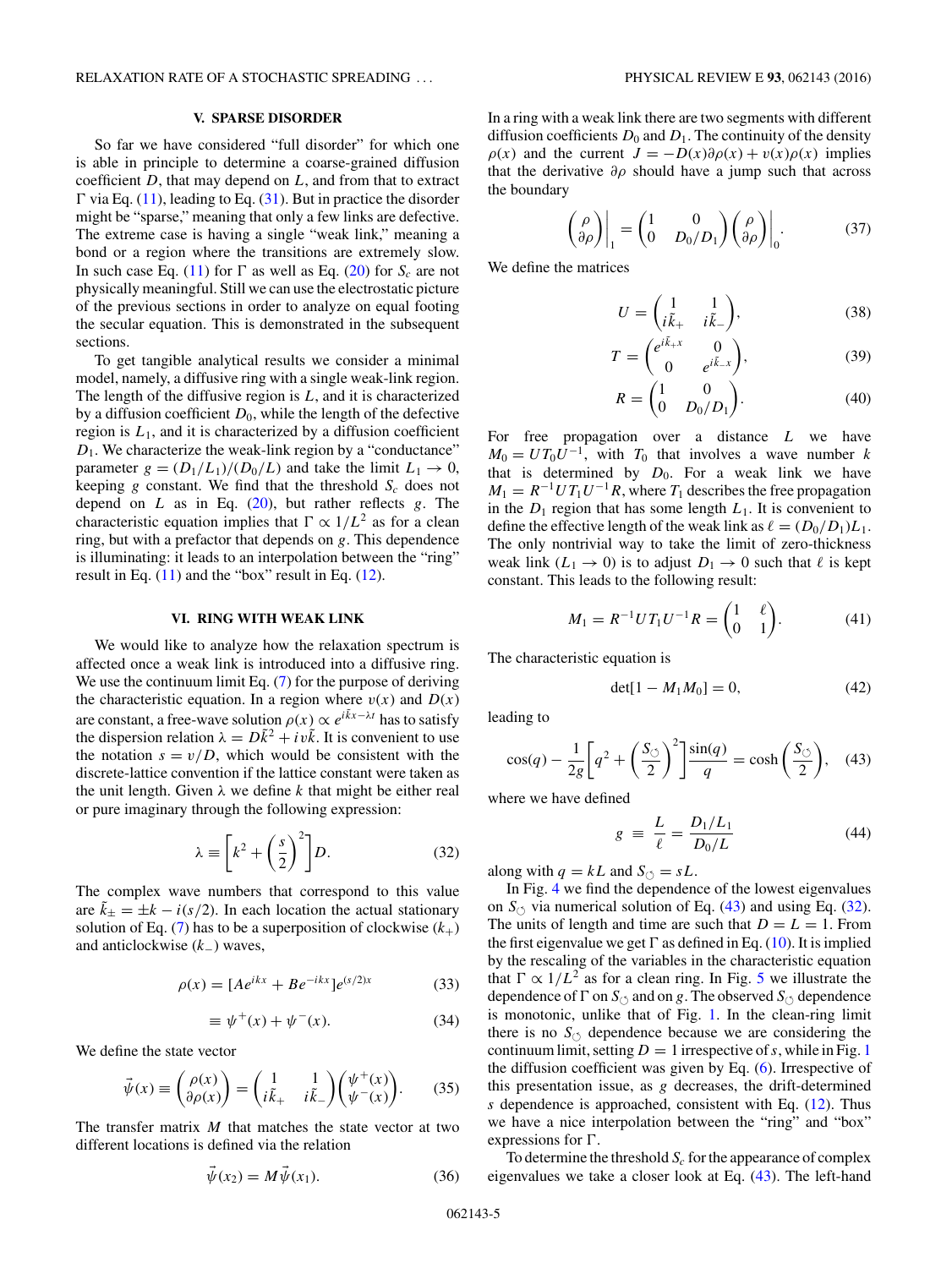<span id="page-5-0"></span>

FIG. 4. The lower eigenvalues for a ring with a weak link versus  $S \equiv S_{\circlearrowleft}$ . The units of length and time are such that  $D = L = 1$  and we set  $g = 0.2$ . For large enough *S* the eigenvalues become complex and the real parts coalesce (indicated by blue circles). The threshold is indicated by the dashed curve that has been deduced from the envelope of the characteristic equation. The dashed vertical lines indicate  $S_c$  of Eq. (46).

side is an oscillating function within an envelope:

$$
A(q) = \sqrt{1 + \frac{1}{g^2} \left(\frac{q^2 + (S_{\circlearrowleft}/2)^2}{2q}\right)^2}.
$$
 (45)

This envelope has a minimum at  $q = S_{\circlearrowleft}/2$ . Accordingly if  $A(S_{\circlearrowleft}/2) < \cosh(S_{\circlearrowleft}/2)$  complex eigenvalues appear, and we



FIG. 5. The relaxation rate  $\Gamma$  for the ring of Fig. 4 versus  $S \equiv S_{\circlearrowleft}$ . The horizontal solid green line is for a clean ring ( $g = \infty$ ), while the dashed green line is for a disconnected ring  $(g = 0)$ . The other lines are for  $g = 10, 1, 0.1$ , and 0.01. To the right of each knee the first eigenvalue  $(\lambda_1)$  becomes complex, indicated by the blue circles. This figure should be contrasted with Fig. [1:](#page-2-0) the significant difference is the nonmonotonic *s* dependence there (one should not be overwhelmed by the different *s* dependence in the clean-ring limit; see text).

can deduce the threshold  $S_c$  from the equation

$$
\sqrt{1 + \left(\frac{S_{\circlearrowleft}}{2g}\right)^2} = \cosh\left(\frac{S_{\circlearrowleft}}{2}\right). \tag{46}
$$

To get an explicit expression we solve the approximated equation  $S_{\circlearrowleft}/(2g) = \cosh(S_{\circlearrowleft}/2)$  and deduce a solution in terms of the Lambert function,

$$
S_c = -2W(-g/2). \tag{47}
$$

This is valid provided  $S_{\circlearrowleft} \gg g$ , which is self-justified for small *g*. We can use the same procedure in order to determine the complexity threshold for a given eigenvalue *λ* in Fig. 4. Recall that the corresponding *q* is  $q^2 = L^2 \lambda / D_0 - S^2 \Delta / 4$ . Solving the quadratic equation  $A(q) = \cosh(S_{\circlearrowleft}/2)$  we find the *q* beyond which the spectrum becomes real again. It terms of *λ* the explicit expression is

$$
\lambda_c = \frac{2D_0}{L^2} g^2 \sinh^2 \left(\frac{S_\circlearrowleft}{2}\right) \left[1 + \sqrt{1 - \left(\frac{S_\circlearrowleft}{2g \sinh \frac{S_\circlearrowleft}{2}\right)^2}\right)^2\right].\tag{48}
$$

This boundary is indicated by a dashed black line in Fig. 4.

## **VII. RECONSTRUCTION OF THE CONTINUUM LIMIT**

By reverse engineering, requiring consistency between Eq.  $(43)$  and Eq.  $(22)$ , we deduce that the electrostatic potential that is associated with the characteristic equation for a ring with a weak link is

$$
V(\epsilon) = \ln\left\{2(\cos(q) - 1) - \frac{1}{g}\left[q^2 + \left(\frac{S_{\circlearrowleft}}{2}\right)^2\right]\frac{\sin(q)}{q}\right\}.\tag{49}
$$

This potential is plotted in Fig. [6](#page-6-0) and labeled as  $N = \infty$ . We would like to reconstruct this potential by means of Eq. [\(24\)](#page-2-0). For this purpose we have to find the real eigenvalues of the associated  $H$ ; see Eq. [\(B6\)](#page-7-0). Formally the equation  $\det(z + H) = 0$  is obtained by setting  $S_{\circlearrowleft} = 0$  in the right-hand side (RHS) of Eq. [\(43\)](#page-4-0), leading to

$$
\cos(q) - \frac{1}{2g} \left[ q^2 + \left( \frac{S_{\circlearrowleft}}{2} \right)^2 \right] \frac{\sin(q)}{q} = 1. \tag{50}
$$

From Eq. [\(32\)](#page-4-0) it follows that  $\epsilon_k = \left[ q_k^2 + \frac{S_{\circ}^2}{4} \right] D_0 / L^2$ , where  $q_k$  are the roots of the above equation. Using these "charges" we compute  $V(\epsilon)$  via Eq. [\(24\)](#page-2-0) and plot the result in the upper panel of Fig. [6.](#page-6-0) Some truncation is required, so we repeat the attempted reconstruction with  $N = 10$  and  $N = 23$  roots. We observe that the result converges to the  $N = \infty$  limit. The residual systematic error as  $\epsilon$  becomes larger is due to finite truncation of the number of roots used in the reconstruction.

The characteristic equation, Eq. [\(43\)](#page-4-0), parallels the discrete version, Eq.  $(22)$ . One should be aware that the spectral density contains an "impurity" charge  $\epsilon_0$  as illustrated in the third panel of Fig. [2.](#page-3-0) It is easy to explain the appearance of this exceptional charge using the discrete-lattice language. In the absence of a weak link the diagonal elements of the *W* matrix are  $-\gamma$ , where  $\gamma = we^{s/2} + we^{-s/2} = 2w \cosh s/2$ . The spectrum of the associated  $H$  matrix forms a band, such that the lower edge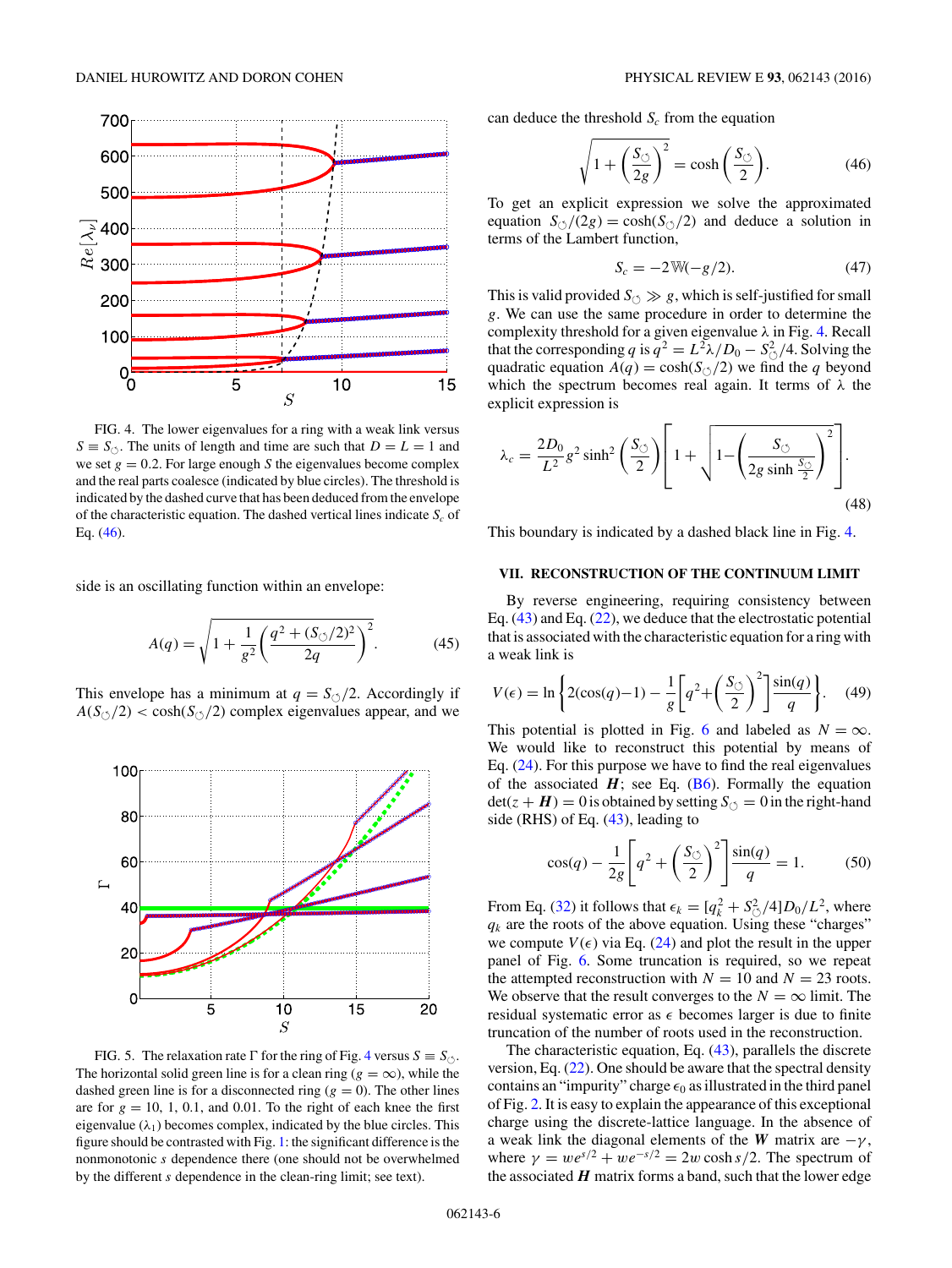<span id="page-6-0"></span>

FIG. 6. Electrostatic reconstruction of the characteristic equation of a continuous ring with weak link with  $D = L = 1$  and  $g = 10^{-3}$ and  $S_{\circlearrowleft} = 20$ . The blue line is the electrostatic potential of a continuous ring with a defect. The dashed red line is  $V(0)$ . The yellow and green lines are reconstructions using a finite number of (numerically obtained) charges. By increasing the number of charges that are included in the reconstruction, it is clear that the deviation from the blue line is due to finite size truncation. In the lower panel we display the contribution of the impurity-level charge (dashed black line) and the quasicontinuum charges (the other lines) to the reconstructed potential.

of  $\rho(\epsilon)$  is

$$
\epsilon_{\text{floor}} = \gamma - 2w = 2w[\cosh(s/2) - 1].\tag{51}
$$

If we introduce a weak link  $w_0 \ll w$  at the (0,1) bond, we get one exceptional diagonal element *γ*0. Consequently, for small enough *w*0, there is an out-of-band impurity level that does not mix with the band:

$$
\epsilon_0 \approx \gamma_0 = w_0 e^{s/2} + w e^{-s/2}.\tag{52}
$$

In the lower panel of Fig. 6 we separate the contribution of the impurity level from the contribution of all the other band levels.

### **VIII. DISCUSSION**

We have outlined a physically appealing procedure to extract the relaxation rate of a stochastic spreading process in a closed ring, bridging between the discrete model and its continuum limit, and treating on equal footing full and sparse disorder. By sparse disorder we mean several weak links. For presentation purposes we have provided a full analysis for a ring with a single defect, but the generalization to several weak links is merely a technical issue.

Our approach has been inspired by previous works regarding non-Hermitian Hamiltonians [\[13–15\]](#page-8-0) and follows our previous publication [\[16\]](#page-8-0) regarding the determination of the complexity threshold. In the present work the emphasis was on the determination of the relaxation rate  $\Gamma$  in the "complex" regime where the topological aspect manifests itself. Generally speaking in this regime  $\Gamma$  may exhibit anomalous dependence on the length of the sample.

### **ACKNOWLEDGMENTS**

We thank Oleg Krichevsky (BGU) for a helpful discussion. This research has been supported by the Israel Science Foundation (Grant No. 29/11).

# **APPENDIX A: EXPRESSIONS FOR** *v* **AND** *D* **IN THE PRESENCE OF DISORDER**

In the presence of disorder, the forward and backward rates are random numbers. Here we summarize known analytical expressions for *v* and *D* based on [\[2\]](#page-8-0), using notations as in [\[16,17\]](#page-8-0). Taking the infinite chain limit, and using units such that the lattice spacing is  $a = 1$ , the expression for the drift velocity is

$$
v = \frac{1 - \left\langle \frac{\overleftarrow{w}}{\overrightarrow{w}} \right\rangle}{\left\langle \frac{1}{\overrightarrow{w}} \right\rangle}.
$$
 (A1)

We notice that a nonpercolating resistor-network disorder will diminish the drift velocity as expected due to the denominator. Irrespective of that the result above is valid only in the "sliding regime" where  $v > 0$ . Looking at the numerator one observes that the implied condition for that is  $s > s_1$ . As for the diffusion, it becomes finite for  $s > s_2$ , and the explicit expression is

$$
D = \frac{1 - \left(\frac{\overleftarrow{w}}{\overrightarrow{w}}\right)^2}{1 - \left\langle \left(\frac{\overleftarrow{w}}{\overrightarrow{w}}\right)^2 \right\rangle \left(\frac{1}{\overrightarrow{w}}\right)^{-3}} \times \left[ \left\langle \frac{1}{\overrightarrow{w}} \right\rangle \left\langle \frac{\overleftarrow{w}}{\overrightarrow{w}^2} \right\rangle + \frac{1}{2} \left\langle \frac{1}{\overrightarrow{w}^2} \right\rangle \left(1 - \left\langle \frac{\overleftarrow{w}}{\overrightarrow{w}} \right\rangle \right) \right]. \quad (A2)
$$

For large bias a practical approximation is

$$
D \approx \frac{1}{2} \left\langle \frac{1}{\overrightarrow{w}} \right\rangle^{-3} \left\langle \frac{1}{\overrightarrow{w}^2} \right\rangle. \tag{A3}
$$

Considering a ring with random rates  $we^{\pm \mathcal{E}_n/2}$ , the dependence of all the various expectation values on the affinity *s* is expressible in terms of the parameters  $w$  and  $s_\mu$ . For example,

$$
v = e^{\frac{1}{2}(s_1 - s_{1/2})} \left[ 2 \sinh\left(\frac{s - s_1}{2}\right) \right] w.
$$
 (A4)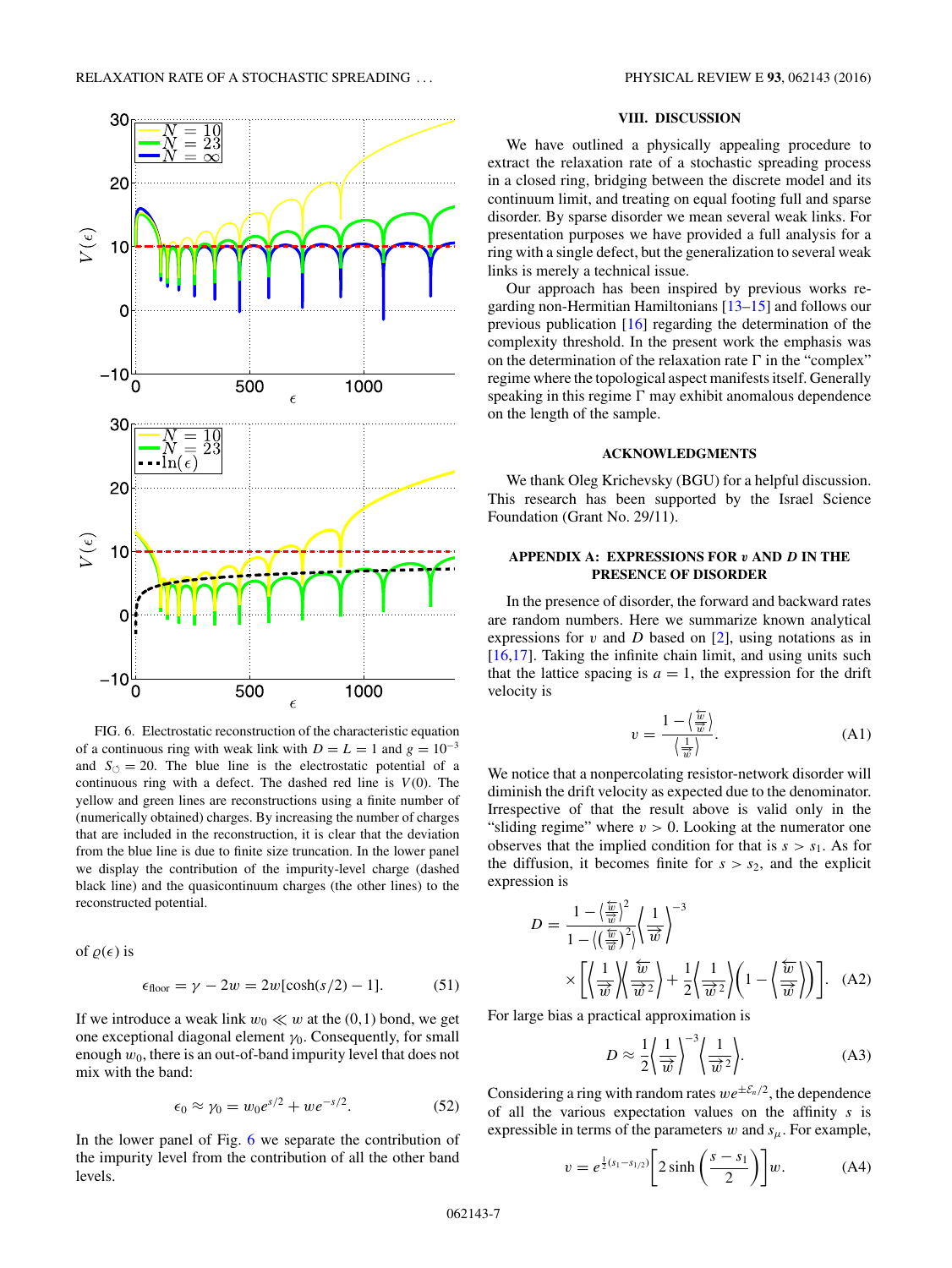## **APPENDIX B: THE ASSOCIATED** *H* **MATRIX**

<span id="page-7-0"></span>Our model is described by a conservative matrix *W* that describes hopping between sites. In the chain configuration the site index *n* runs from  $-\infty$  to  $\infty$ , while in the ring configuration it is defined modulo *N*. In the latter case we characterize the stochastic field by a potential  $U(n)$  and by an affinity  $S_{\circlearrowleft}$ , such that

$$
\mathcal{E}_n = U(n) - U(n-1) + \frac{S_{\circlearrowleft}}{N}.
$$
 (B1)

Then we associate with *W* a similar matrix  $\tilde{W}$  and a real symmetric matrix *H* as follows:

$$
W = \text{diagonal}\{-\gamma_n(s)\} + \text{off diagonal}\{w_n e^{\pm \frac{\xi_n}{2}}\},
$$
  

$$
\tilde{W} = \text{diagonal}\{-\gamma_n(s)\} + \text{off diagonal}\{w_n e^{\pm \frac{\xi_n}{2N}}\},
$$
  

$$
H = \text{diagonal}\{-\gamma_n(s)\} + \text{off diagonal}\{w_n\},
$$

such that

$$
\tilde{W} = e^{U/2} We^{-U/2},\tag{B2}
$$

where  $U = \text{diag}\{U(n)\}\$ is a diagonal matrix. The relation between *W* and  $\tilde{W}$  can be regarded as a gauge transformation, and  $S_{\circlearrowleft}$  can be regarded as an imaginary Aharonov-Bohm flux. The Hermitian matrix  $H$  can be regarded as the Hamiltonian of a particle in a ring in the absence of a magnetic flux. The *W* of a clean ring[ Eq. [\(3\)](#page-0-0)] and its associated  $H$  are

$$
W = 2w \bigg[ \cos \bigg( P + i \frac{s}{2} \bigg) - \cosh \bigg( \frac{s}{2} \bigg) \bigg], \qquad (B3)
$$

$$
H = 2w \bigg[ \cos(P) - \cosh\left(\frac{s}{2}\right) \bigg], \tag{B4}
$$

while in the continuum limit, Eq. [\(7\)](#page-1-0) implies that

$$
W = -DP^2 + ivP, \tag{B5}
$$

$$
H = -D\bigg[P^2 + \bigg(\frac{v}{2D}\bigg)^2\bigg].
$$
 (B6)

In the absence of disorder the eigenvalues are obtained by the simple substitution  $P \mapsto (2\pi/L)\nu$ , where  $\nu$  is an integer.

## **APPENDIX C: THE CHARACTERISTIC EQUATION**

Consider the tridiagonal matrix

$$
A = \begin{pmatrix} a_0 & b_1 & 0 & \cdots & c_0 \\ c_1 & a_1 & b_2 & \cdots & 0 \\ 0 & c_2 & a_2 & \cdots & 0 \\ \cdots & \cdots & \cdots & \cdots & \cdots \\ b_0 & 0 & 0 & \cdots & 0 \end{pmatrix}
$$
 (C1)

and associated set of transfer matrices,

$$
T_n = \begin{pmatrix} a_n & -b_n c_n \\ 1 & 0 \end{pmatrix}.
$$
 (C2)

Our modified indexing scheme of the elements allows a simpler presentation of the formula for the determinant that appears

in [\[18\]](#page-8-0):

$$
\det[\mathbf{A}] = \operatorname{trace}\left[\prod_{n=1}^{N} T_n\right] - (-1)^N \left[\prod_{n=1}^{N} b_n + \prod_{n=1}^{N} c_n\right].
$$

From here follows

$$
det(z + W) = det(z + \tilde{W})
$$
  
= det(z + H) - 2\left[ cosh\left(\frac{S\_{\circlearrowleft}}{2}\right) - 1\right](-w)^{N}. (C3)

Hence the characteristic equation is Eq.  $(22)$ .

### **APPENDIX D: THE SPECTRAL DENSITY**  $\varrho(\epsilon)$

Consider a ring where the transition rates between neighboring sites are random variables  $we^{\pm \mathcal{E}_n/2}$ . The equation that describes the relaxation in such a ring in the continuum limit is Eq. [\(7\)](#page-1-0) with "white disorder." Namely, *v*(*x*) has Gaussian statistics with  $\langle v(x)v(x') \rangle = v_{\sigma} \delta(x-x')$  where  $\nu_{\sigma} = w^2 a^3 \text{Var}(\mathcal{E})$ . Assuming  $D(x) = D_0$ , and adding to the disorder an average value  $v_0$ , one observes that the diffusion equation is characterized by a single dimensionless parameter. It is customary to define, consistent with Eq. [\(18\)](#page-1-0),

$$
\mu \equiv \frac{2D_0}{v_\sigma} v_0 = \frac{2s}{\text{Var}(\mathcal{E})}.
$$
 (D1)

This parameter equals  $v_0$  if we use the common rescaling of units such that  $2D_0 = v_\sigma = 1$ . Then the units of time and of length are

$$
[T] = \frac{8D_0^3}{v_\sigma^2} = \left[\frac{8}{\text{Var}(\mathcal{E})^2}\right] w^{-1},\tag{D2}
$$

$$
[L] = \frac{4D_0^2}{v_{\sigma}} = \left[\frac{4}{\text{Var}(\mathcal{E})}\right]a.
$$
 (D3)

In the absence of disorder, by inspection of Eq.  $(B6)$ , the spectral density  $\rho(\epsilon)$  is like that of a "free particle" but shifted upwards such that the band floor is  $\epsilon_0 = (1/4)v^2/D$ . In the presence of Gaussian disorder the gap  $[0, \epsilon_0]$  is filled. In scaled units the integrated density of states is [\[3\]](#page-8-0)

$$
\mathcal{N}(\epsilon) = \frac{1}{\pi^2} \frac{L}{J_{\mu}^2(\sqrt{2\epsilon}) + Y_{\mu}^2(\sqrt{2\epsilon})},\tag{D4}
$$

where  $J_{\mu}$  and  $Y_{\mu}$  are Bessel functions of the first and second kind. For any  $\mu$  the large- $\epsilon$  asymptotics gives second kind. For any  $\mu$  the large- $\epsilon$  asymptotics gives<br> $\mathcal{N}(\epsilon) \approx (1/\pi)\sqrt{2\epsilon}$  in agreement with the free-particle result. In the other extreme, for small  $\epsilon$  we get  $\mathcal{N}(\epsilon) \propto \epsilon^{\mu}$ . It is also not difficult to verify that the clean-ring spectrum (with its gap) is recovered in the  $\sigma \mapsto 0$  limit.

We have verified that for box-distributed  $\mathcal{E}_n$  the approximation  $\rho(\epsilon) \propto \epsilon^{\mu-1}$  holds at the vicinity of the band floor. In contrast with a Gaussian distribution *μ* becomes infinite as *s* approaches  $s_{\infty} = \sigma$ ; see Eq. [\(18\)](#page-1-0). For  $s > s_{\infty}$  a gap is opened.

## **APPENDIX E: STEP-BY-STEP ELECTROSTATICS**

The eigenvalues  $\epsilon_n$  of *H* can be regarded as the locations of charges in a 2D electrostatic problem. We would like to